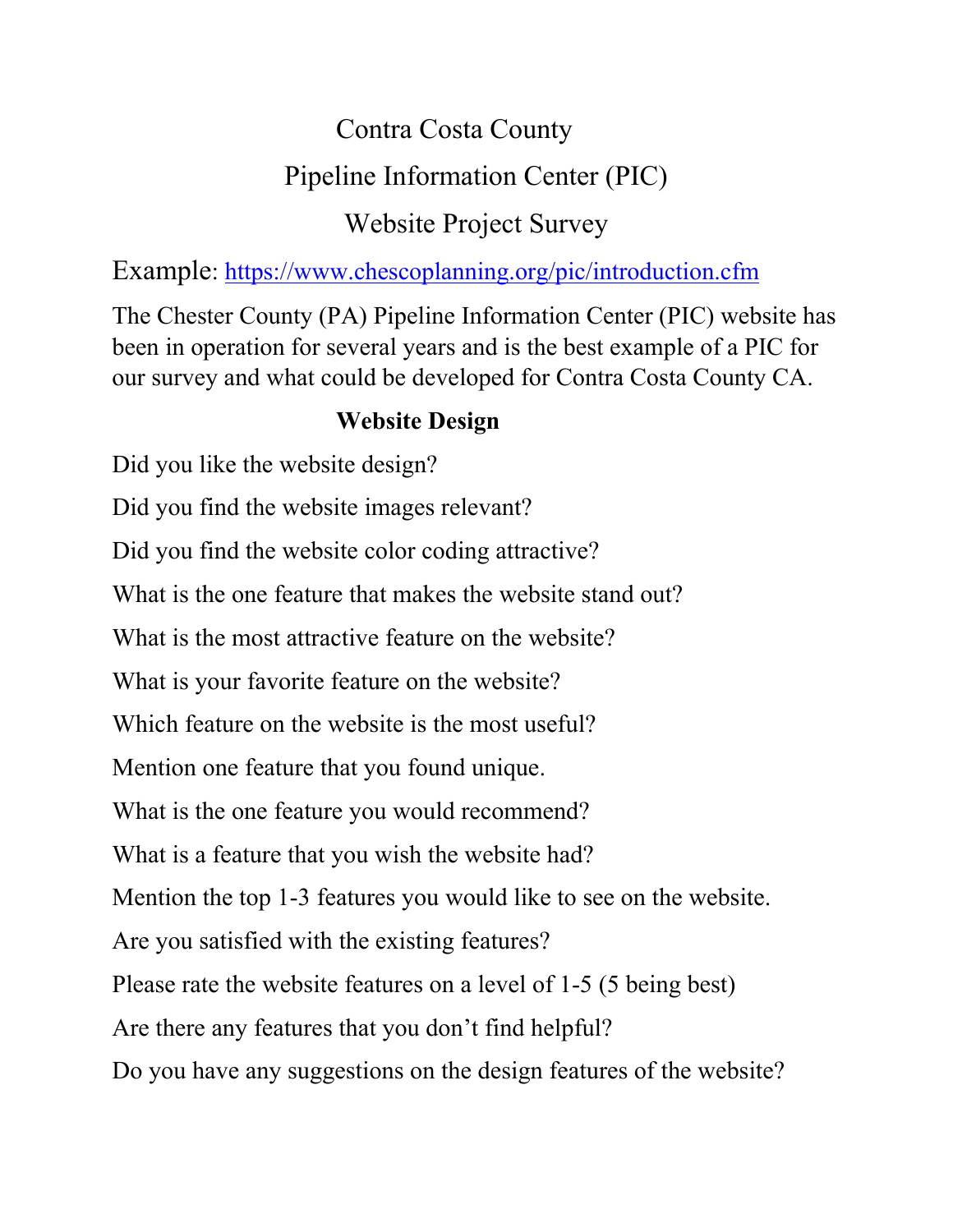#### **Website Navigation and Performance**

Were you able to quickly find what you were looking for? How easy was it to find the information you were looking for? How easy was it for you to navigate to other pages on the website? Could you clearly see and access the menu? Should the position of the main menu be changed? Were you able to access the links on the website? Are the links on the website helpful? Are you able to view the website clearly on mobile devices? How long did it take you to access the information on the website? Are you satisfied with the loading time of the website? Do you experience any challenges while browsing the website? Are you satisfied with the website navigation? How do you rate the website navigation on a scale of 1-5? (5 being best) Do you have any suggestions to enhance the website navigation? How do you rate the website performance on a scale of 1-5? (5 being best)

Do you have any suggestions to enhance the website performance?